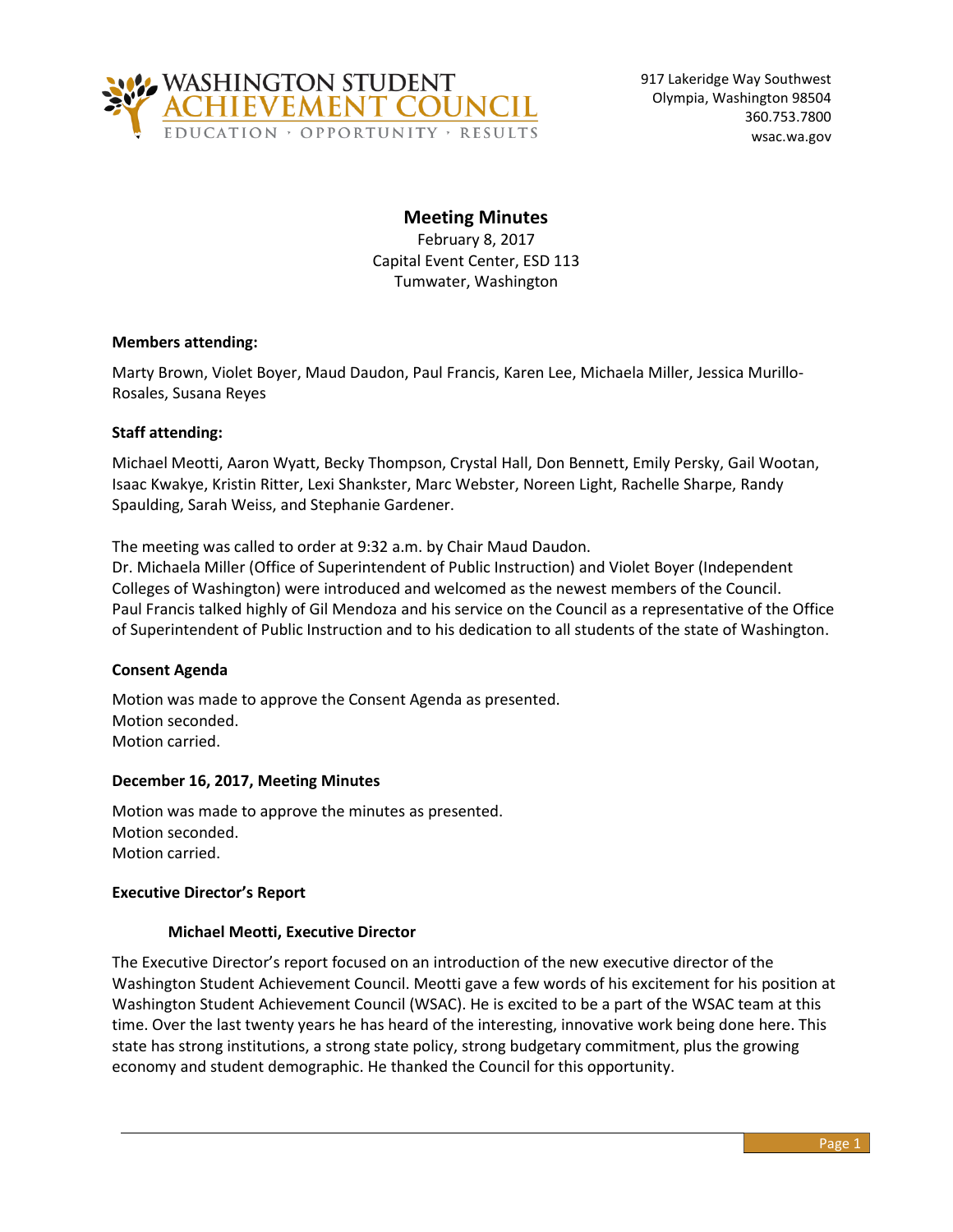Chair Daudon and Vice Chair Lee gave a special thanks to Rachelle Sharpe for her service as the Acting Executive Director for the last six months. Daudon is looking forward to the team that Rachelle with her knowledgeable history of Washington State and Meotti's national leadership experience will make.

#### **Adult Reengagement – Great Minds Education Initiative**

### **Greater Spokane Incorporated Alisha Benson, Vice President of Education & Workforce Jodi Strote, Education Attainment Navigator**

Randy Spaulding introduced the representatives of the Greater Spokane Incorporated (GSI). The work of GSI aligns with the state's Strategic Action Plan in the area of adult re-engagement. This group is designed to help working adults return to school to finish their degree.

The catalyst for this work was funded by a \$40K grant from the Association of Chamber of Commerce Executives funded by Lumina. They have companies and higher education institutions that have stepped to invest in the initiative for four years. The goal is for it to be fee-for-service for the employer and free and accessible for the student.

Alisha Benson shared that this 20-year effort is a focus on the 86,000 working adults in the Spokane area with some college and no degree and getting them back to and through completion. It's a collaborate effort of the Spokane education community, the business community, and the community at large. The goal is to increase the number of adults in Spokane County who have high-quality certificates or postsecondary degrees to 60 percent by 2025. A big driver for this work is Spokane's 40 percent attainment rate.

GSI builds infrastructure by emphasizing to employers the importance of college completion, educating and engaging employees to be smart consumers, and by navigating the systems of education attainment and advocating for their employees. Their efforts focused on group of seven volunteer employers.

Benson introduced Jodi Strote who serves as an Education Attainment Navigator. As a Navigator, she provides support by assisting employees to understand and own their goals and create a realistic plan, she then refers them to higher educational intuitions to obtain detailed program information, and advisement. The student is given on-going support which includes workshops and access to the Navigator as a secondary resource.

#### **Discussion:**

Aligning demand and classes offered, the working adult being eligible for grants, and Lifelong Learning Accounts were topics of discussion. There was also discussion around offering this service communitywide as best practices are determined and the momentum and involvement grows.

#### **2017 Roadmap – Discussion of Economic and Student Needs**

**Rachelle Sharpe, Deputy Executive Director Randy Spaulding, Director of Academic Affairs and Policy**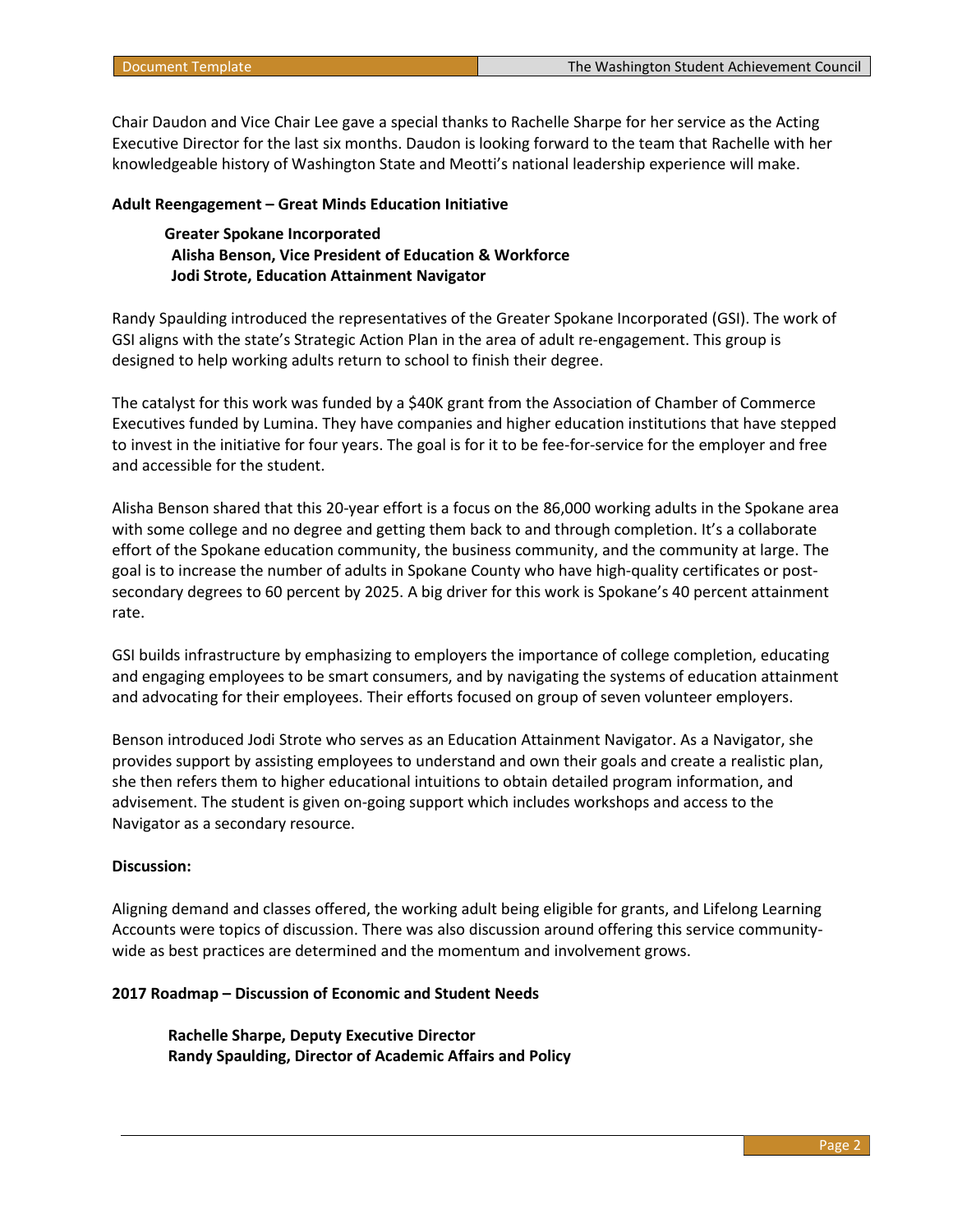Staff explained the background and context for the 2014 legislatively adopted Roadmap goals, along with key imperatives to meet the needs of Washington's economy and the changing demographics of the state. The Council discussed the relevance of the goals and the potential need to make revisions as work begins on the 2017 Roadmap update.

Growth in attainment is required to meet the Roadmap goal and address the population growth. Currently 500,000 additional adults will need to complete a credential, while 90,000 would be required to keep pace with population growth. Nearly 80,000 credentials could be expected from 2017-19 Strategic Action Plan investments.

Recommendations for the Roadmap update might include starting with a vision statement where broader purpose of the achievement goals is described. The vision statement could serve to remind everyone that goals are important. The Roadmap should also reaffirm the workforce needs.

Developing interim targets could help address the complexity of the components that affect the goals. The targets could be related to educational continuum, K-12, postsecondary, type of student, sectors, degree programs, pathways based on industry needs, and regions of the state. The 2017 report will evaluate the leading indicators. A technical workgroup will address which populations to disaggregate and intersectionality between demographic and other characteristics. It would also improve accounting of all private institutions and better capture certificates and other non-degree credentials, acknowledge any data considerations, such as completion rates or lag time to data sets.

It is important to acknowledge efforts that are currently going on and proven strategies so the Roadmap truly serves as a roadmap for the Strategic Action Plan of 2019. The Council Committees are a good structure for this work. One committee will be a steering committee for the Roadmap update, which would include participation from the technical workgroup and other committee will focused on adult reengagement.

The National Center for Higher Education Management Systems (NCHEMS) has a model that they have agreed to customize for Washington's needs. The interactive tool would be a resource to assess the impact of system improvements on attainment and provide information about return on investment for new initiatives and strategies.

#### **Discussion:**

Members discussed how credentials are determined and could they be an opportunity to accelerate the pace at which the goals are reached. The Roadmap is driven by the need and desire to be inclusive of our own students, we have to be careful of adjusting the goals from the reality. If we adjust the goals than we may be saying we don't believe this is best for our students. What can we do create a stretch to get to these timelines? College Bound Scholarship is an example of creating hope for our students.

It was suggested to include representation of key legislators, business, employer engagement and/or organized labor. Organized labor plays a large roll in certification in journey-level certification. It was suggested that key legislators be invited to the Council committee workgroups.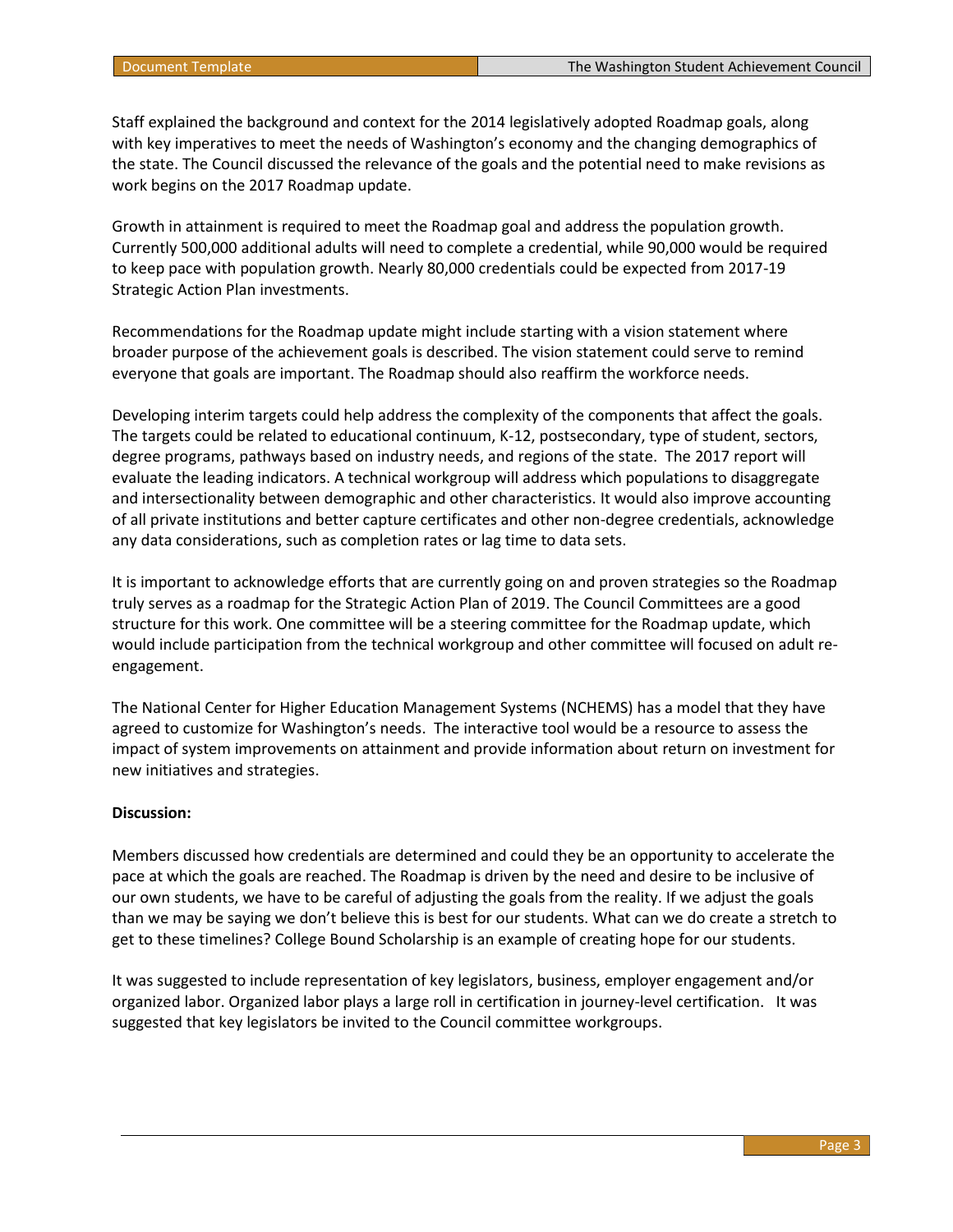Liberal arts must be recognized as important as workforce demands. The public benefit to higher education must be made known. These benefits include more voter participation, increases in state and local tax revenues, less reliance on social services, and better health outcomes.

#### **Governor's Budget Review and Comparison to Strategic Action Plan**

### **Marc Webster, Senior Fiscal Policy Advisor David Schumacher, Director of the Office of Financial Management John Aultman, Senior Policy Advisor, Office of the Governor**

David Schumacher and John Aultman discussed the Governor's proposed 2017-19 budget and context surrounding the proposed spending.

Schumacher explained the most urgent issues in the Governor's budget were to fully fund basic education and correct the mental health crisis. Even with these huge budgetary needs, the regular budget must also be maintained. Many agency requests have been denied to balance the budget.

Education received some attention besides McCleary. Tuition was frozen for another two years and the universities and colleges were provided funds to offset that freeze to keep them from experiencing a "cut." \$146 million was provided for financial aid to cover 14,000 more students.

Schumacher explained additional budget highlights and the process by which the state revenue collections have fallen by nearly 30 percent over the past 30 years. He further explained the plan to create a more sustainable revenue system, through state B&O taxes, imposing capital gains tax on most wealthy in our state, creating a carbon pollution tax which could generate about \$2 Billion a year, and closing loopholes.

Aultman highlighted the education budget. He said the Governor based his whole higher education budget around affordability, State Need Grant, tuition freeze, student support systems, and the Opportunity Scholarship Expansion. Another areas of focus for the Governor is the latest executive order to reaffirm Washington's commitment to tolerance, diversity, and inclusiveness.

He further stated the Washington State Apprenticeship Council approved the first registered youth apprenticeship through Aerospace Joint Apprenticeship Committee (AJAC), starting in Tacoma and ultimately ten sights operating in the K-12 system next year. It is designed to be a 2000 hour stackable credential available to juniors and seniors, with an opportunity to continue into the journey-level program. Demand is high and targets women and minorities in the trade positions. A taskforce will convene, of which will include WSAC.

Council member Marty Brown also gave an overview of the State Board for Community and Technical College legislative action. Brown said he is encouraged to see many with similar education budget plans.

### **Legislative Session Update**

#### **Maddy Thompson, Director of Policy and Government Relations, WSAC**

Staff provided Council members with an overview of the legislative session to date. The presentation covered recent legislative presentations by WSAC staff and relevant bills and progress in relation to the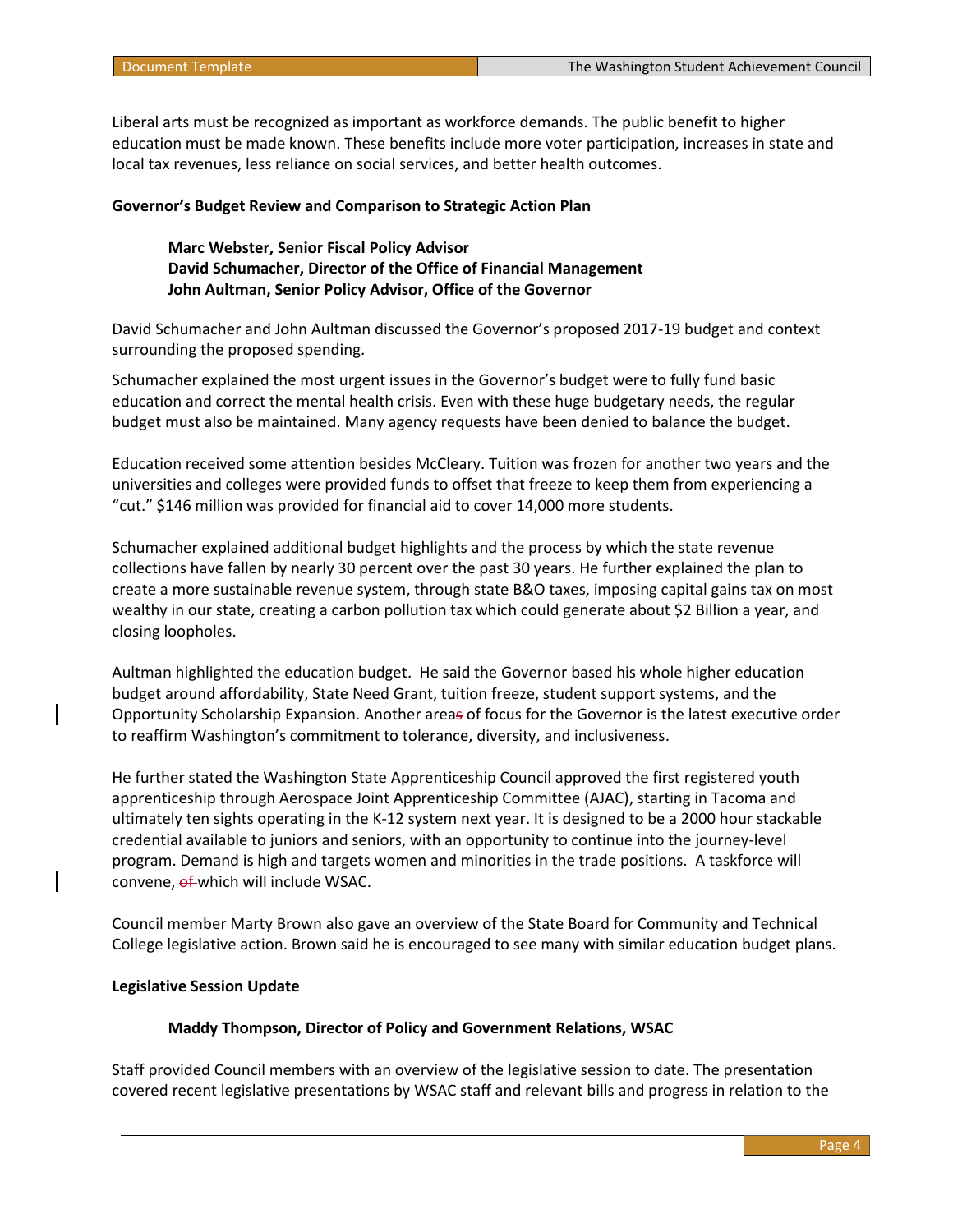Council's 2017 legislative priorities. Themes this session include Eligibility for Financial Aid, Text books and Open Educational Resources, Student Debt, Return on Investment, Tuition and Aid Funding, Teacher Preparation, Protecting Student from Unfair Business Practices, Meeting Employment Needs, and Student Supports.

Marty Brown gave an overview of the State Board for Community and Technical College legislative action. Brown said he is encouraged to see many with similar education budget plans. Brown invited folks to the February 28 at 5 p.m. in the Columbia Room for a legislative reception where six programs will be featured from teeth cleaning to automotive demonstrations and beer crafting sampling.

Paul Francis gave an overview of the legislative activity related to the Council of Presidents. This year COP has organized multiple work session and continuing the work toward maintaining bipartisanship. Washington Competes and the joint agenda continue to be in the forefront their work. Francis also mentioned Regents and Trustees Day at the legislature was a great success meeting with 25 legislators from both parties. The key theme was funding State Need Grant.

Violet Boyer shared the legislative activity related to the Independent Colleges of Washington. ICW is watching two bills that target ICW students only keep their focus off the work at hand such as funding State Need Grant. All sectors coordinated for the State Need Grant Advocacy Day for the legislature. A special thank you to the College Success Foundation and the Washington Student Association for their successful efforts.

Dr. Michaela Miller provided an overview from the point of view of the Office of Superintendent of Public Instruction (OSPI). Representative Reykdal's passion is around Career and Technical Education (CTE). OSPI is working on alignment their process to align their system with the goal of 100 percent graduation rate. There is a lot of work around the opportunity gap and equity and diversity within and outside the agency. They are also keeping a close eye on the federal shifts happening which introduce another layer of intrigue and uncertainty.

#### **Status of Agency Legislative Reports**

#### **Rachelle Sharpe, Deputy Executive Director**

A brief synopsis of each of the ten agency reports required to be submitted to the Legislature was provided to the Council. These reports can be found on line at [http://www.wsac.wa.gov/reports-and](http://www.wsac.wa.gov/reports-and-publications)[publications.](http://www.wsac.wa.gov/reports-and-publications)

#### **Public Comment**

Juliette Schindler Kelly from the College Success Foundation thanked the Council for supporting the State Need Grant Advocacy Day. It was a great success and they look forward to the next steps ahead. She also mentioned the Re-Pledge Campaign which, too, is a wonderful success in keeping College Bound students on track.

Paul Francis requested that if there are opportunities to attend events where he and others can meet students one on one, he would like to be included. He finds them inspiring and it helps him keep a perspective on what's going on.

Chair Maud Daudon adjourned the meeting at 12:25 p.m.